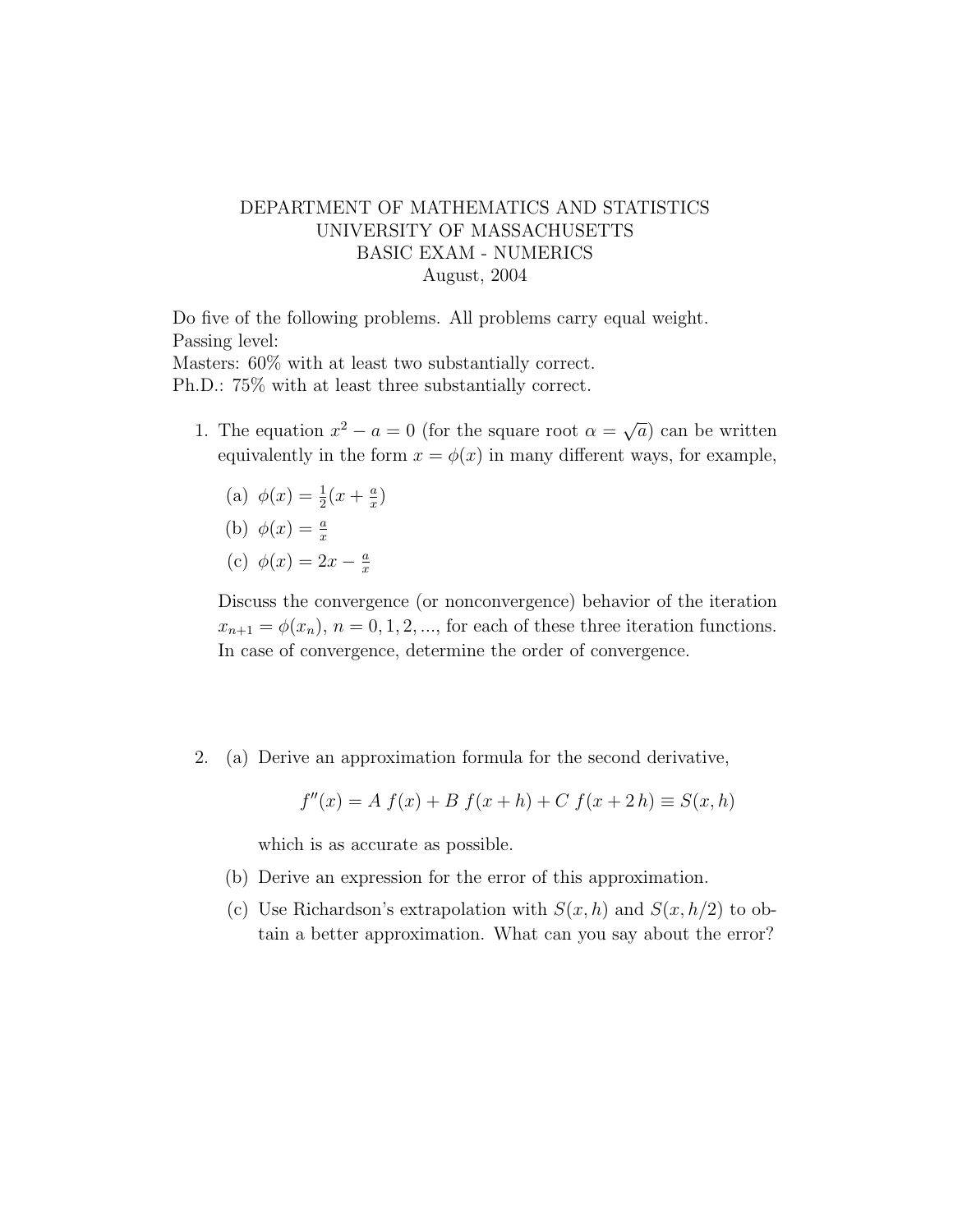3. Find the coefficients  $a_i$  and nodes  $x_1$  and  $x_2$  so that the quadrature formula

$$
\int_{-1}^{1} f(x) dx \approx a_0 f(-1) + a_1 f(x_1) + a_2 f(x_2) + a_3 f(1)
$$

has the highest possible degree of precision. What is the degree of precision?

4. Find a cubic spline that interpolates the data

$$
f(0) = 0
$$
,  $f(1/3) = 1/2$ ,  $f(1) = 1$ ,

and satisfies the natural boundary conditions.

5. Consider the linear system

$$
\left(\begin{array}{ccc} 5 & 2 & 2 \\ 2 & 5 & 2 \\ 2 & 2 & 4 \end{array}\right) \left(\begin{array}{c} x \\ y \\ z \end{array}\right) = \left(\begin{array}{c} 1 \\ 2 \\ 1 \end{array}\right).
$$

- (a) Write down the Gauss-Siedel method for solving the system.
- (b) Give the iteration matrix of this iteration and compute its spectral radius.
- 6. Derive a multi-step method

$$
y_{n+1} = y_n + h \left( A f_n + B f_{n-1} + C f_{n-2} \right)
$$

for the ODE  $y' = f(t, y)$  which is third-order accurate, and compute the truncation error.